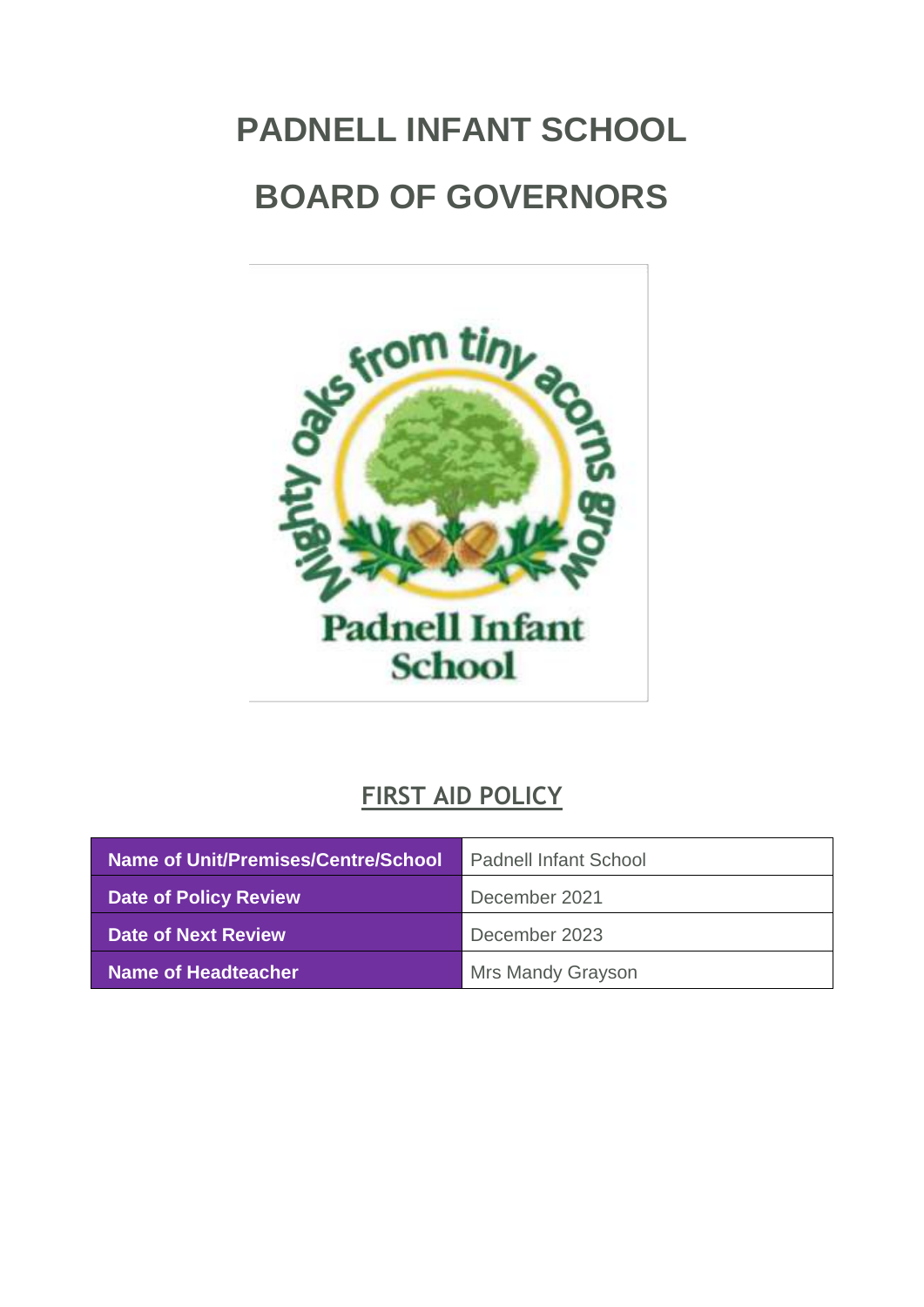# <span id="page-1-0"></span>**Administration Record**

| <b>Issue</b> | <b>Modification</b>       | <b>Approved</b>  |
|--------------|---------------------------|------------------|
| -1           | For FGB Approval          | April 2016       |
| 1.1          | FGB Comments Incorporated | April 2016       |
| 1.2          | FGB Approved              | 02 December 2019 |
| 2            | FGB Approved              | 13 December 2021 |
|              |                           |                  |
|              |                           |                  |
|              |                           |                  |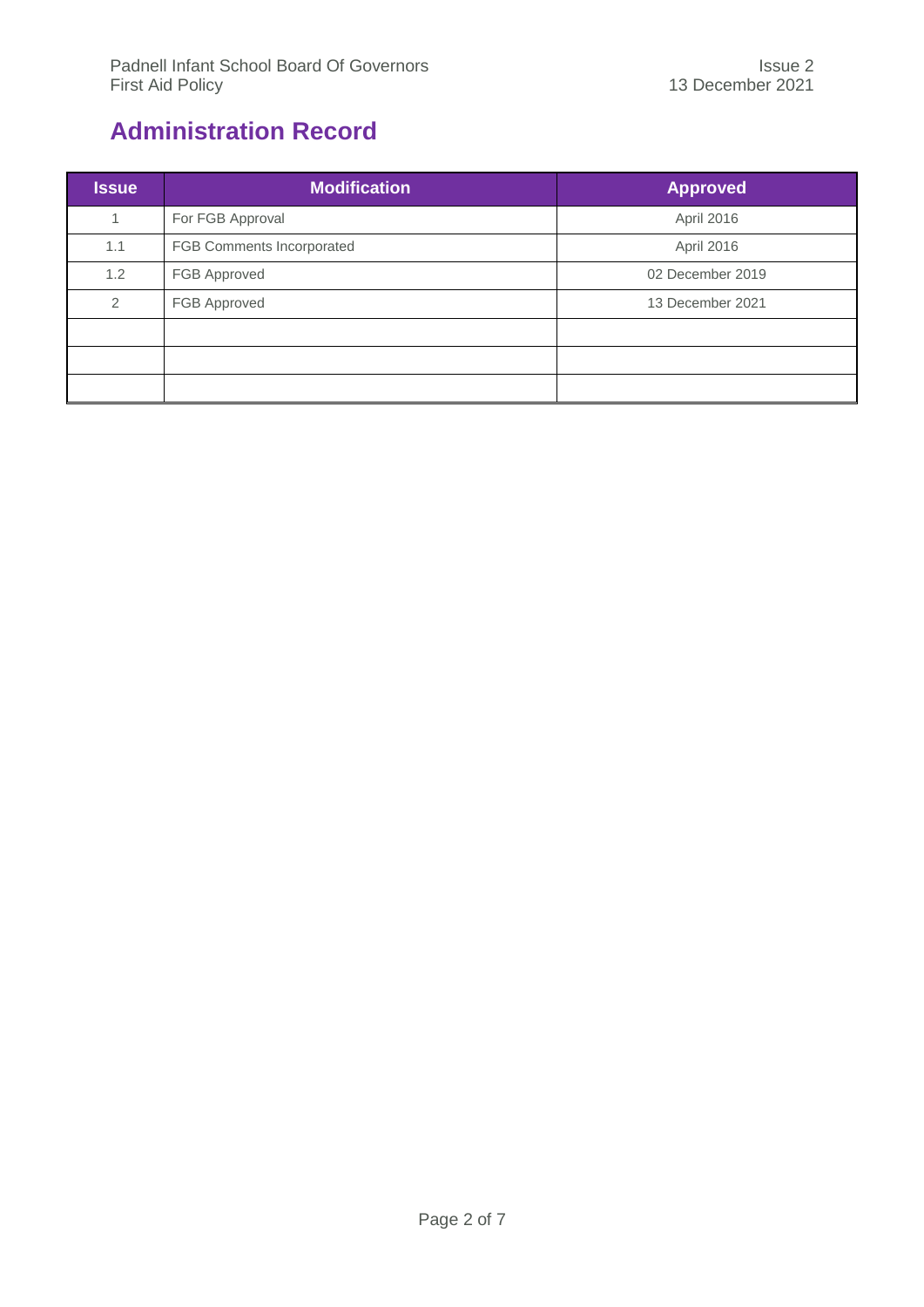# <span id="page-2-0"></span>**Contents Page**

| $\overline{\mathbf{3}}$ |  |
|-------------------------|--|
| $\overline{4}$          |  |
|                         |  |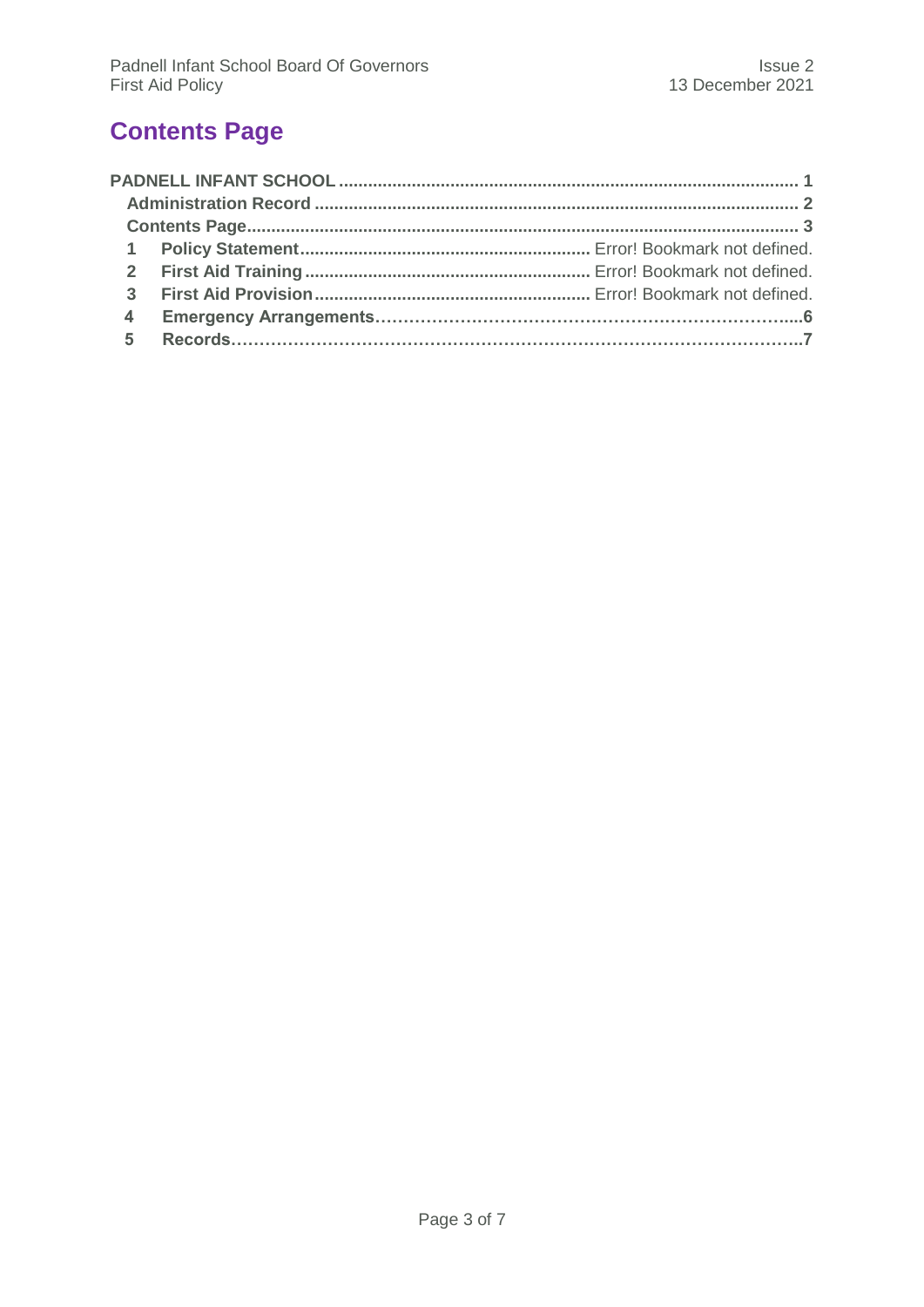## **1 Policy Statement**

Padnell Infant School will undertake to ensure compliance with the relevant legislation with regard to the provision of first aid for all employees and to ensure best practice by extending the arrangements as far as is reasonably practicable to children and others who may also be affected by our activities.

Responsibility for first aid at Padnell Infant School is held by the headteacher who is the responsible manager.

All first aid provision is arranged and managed in accordance with the Children's Services Safety Guidance Procedure SGP 08-07(First Aid).

All staff have a statutory obligation to follow and co-operate with the requirements of this policy.

#### **Aims & Objectives**

Our first aid policy requirements will be achieved by:

- Carrying out a First Aid Needs Assessment to determine the first aid provision requirements for our premises
	- $\circ$  It is our policy to ensure that the First Aid Needs Assessment will be reviewed periodically or following any significant changes that may affect first aid provision
	- o The Children's Services First Aid Needs Assessment Form (CSAF-002) will be used to produce the First Aid Needs Assessment for our site
- Ensuring that there are a sufficient number of trained first aid staff on duty and available for the numbers and risks on the premises in accordance with the First Aid Needs Assessment
- Ensuring that there are suitable and sufficient facilities and equipment available to administer first aid in accordance with the First Aid Needs Assessment
- Ensuring the above provisions are clear and shared with all who may require them,

## **2 First Aid Training**

The responsible manager will ensure that appropriate numbers of appointed persons, school first aid trained staff, emergency first aiders, qualified first aiders and paediatric first aid trained staff are nominated, as identified by completion of the First Aid Needs Assessment, and that they are adequately trained to meet their statutory duties.

#### **Qualified First Aiders** *(Those completing the HSE approved 3-day first aid course)*

At Padnell Infant School there are four qualified first aiders, who have completed 'First Aid at Work' who are as follows: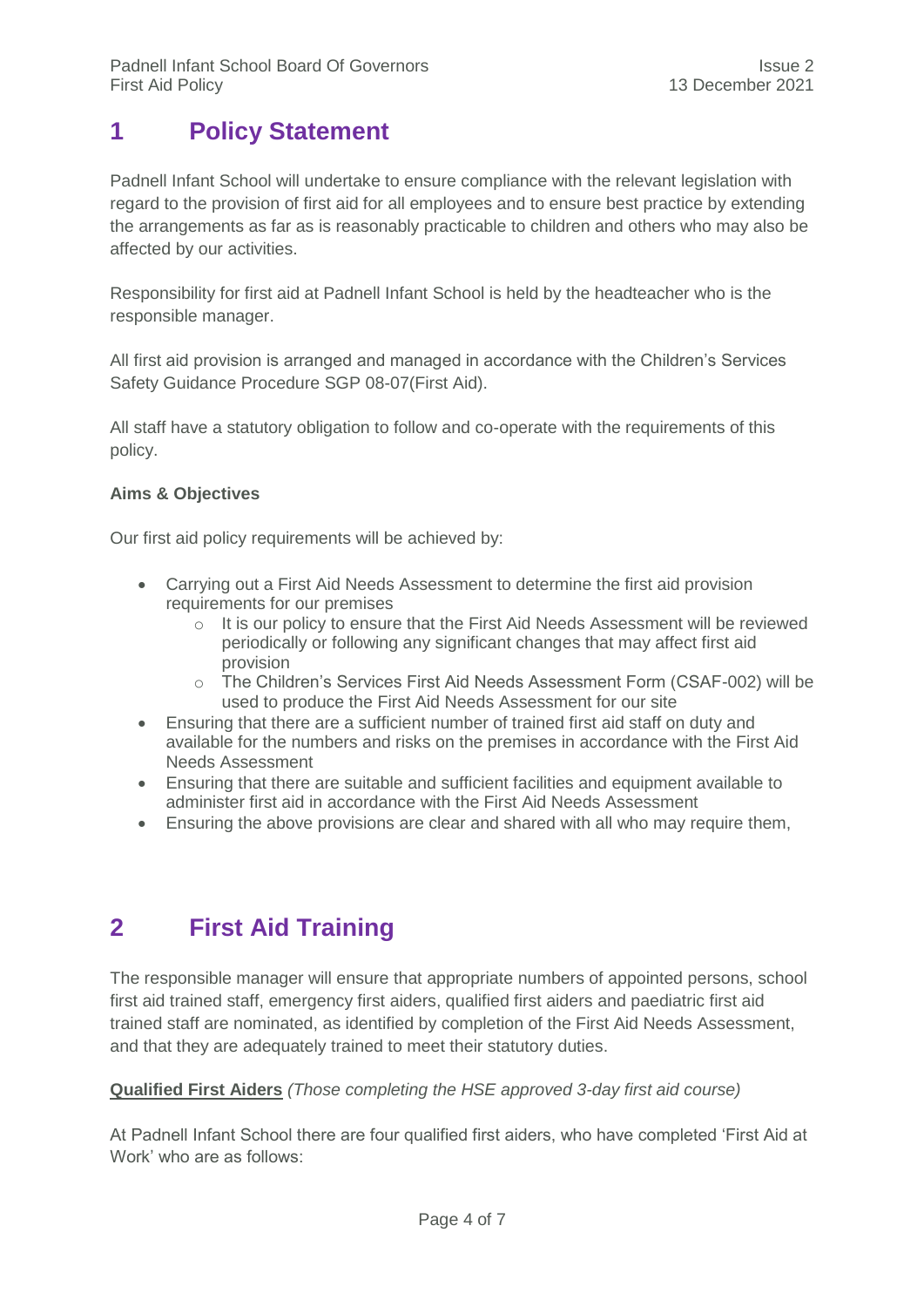Padnell Infant School Board Of Governors **International Community** Issue 2 First Aid Policy 13 December 2021

- Elaine Blackham
- Tiffany Harvey
- Nikki Thundercliffe
- Alison Hoy

They will be responsible for administering first aid, in accordance with their training, to those that become injured or fall ill whilst at work or on the premises. There may also be other duties and responsibilities which are identified and delegated to the first aider (e.g. first aid kit inspections).

#### **Paediatric First Aid Trained Staff**

At Padnell Infant School there are four staff who have been trained in Early Years First Aid, who are as follows:

- Tiffany Harvey
- Alison Hoy
- Shelley Kates
- Holly Harbour

These staff members are in place to meet the Early Years Foundation Stage (EYFS) statutory obligations for provision of first aid to those children aged 5 years old or younger, in school, on trips or at Crafty Club.

## **3 First Aid Provision**

Our First Aid Needs Assessment has identified the following first aid kit requirements:

- Three main first aid kits on the premises
	- o These are situated in the Main Office, the community room & the hut in Joeys Field.
- **•** Four travel first aid kits
	- o These travel first aid kits will be located in the main office.
- Each class also has a travel first aid kit with supplies which are kept up to date by the LSAs in the class and refilled from the main office.
- There is also a full first aid kit available when the school is evacuated in an emergency. It is located in the Year 2 wing & the responsibility of the fire marshal to collected it as they exiting the building.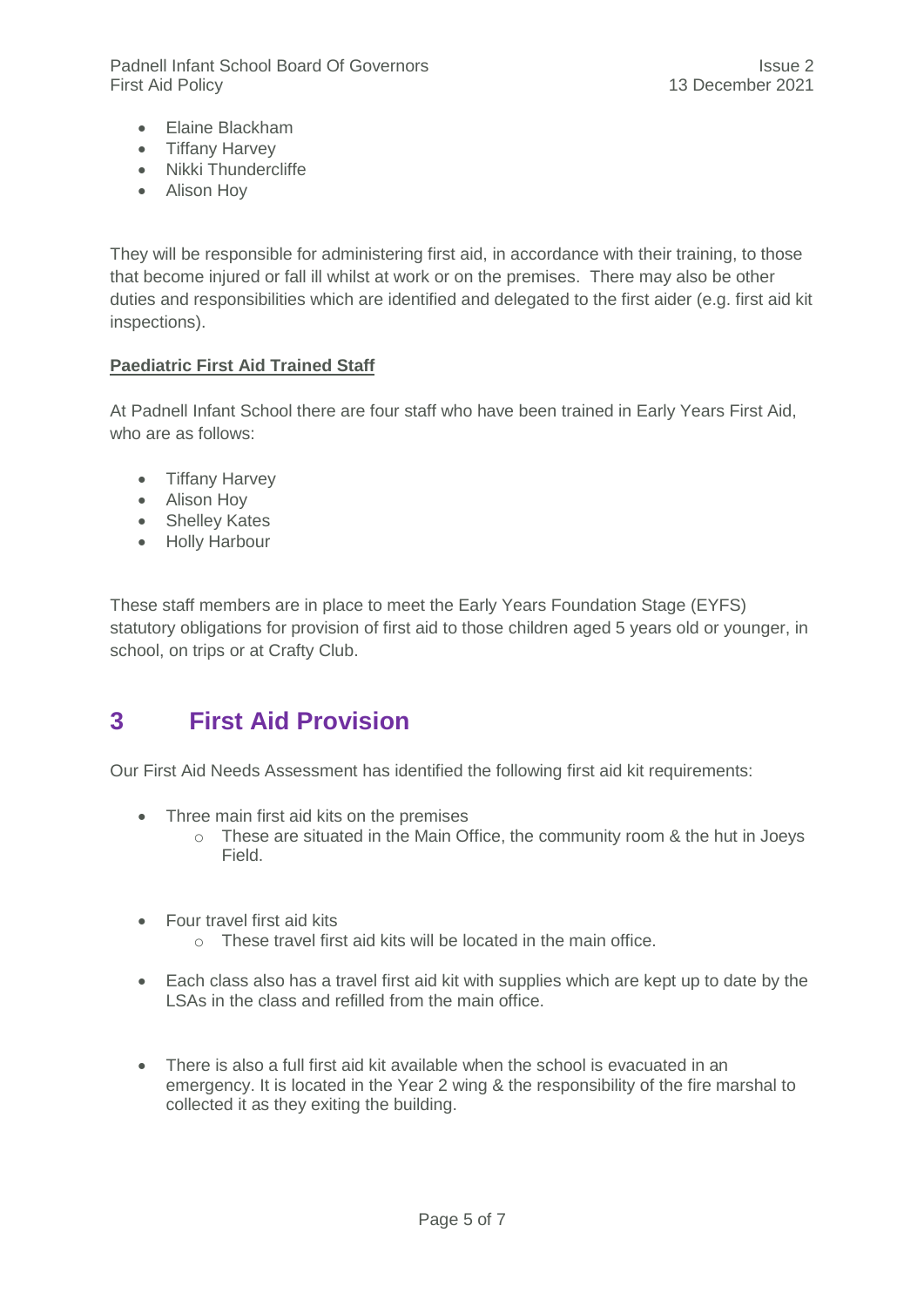It is the responsibility of the appointed persons to check the contents of all first aid kits every half term and record findings on the Children's Services First Aid Kit Checklist (CSAF-003). Completed checklists are stored in the Main Office.

The contents of first aid kits are listed under the *'required quantity'* column on the checklist itself.

The Main Office is designated as the first aid room for treatment, sickness and the administering of first aid. The first aid room will have the following facilities:

- running water
- Sofa bed
- Chairs
- Telephone
- First Aid supplies
- **•** First Aid Record Book
- Medical Record Book
- Contact File
- Pen
- Medicines for Administration
- Fridge

#### **4 Emergency Arrangements**

Upon being summoned in the event of an accident, the first aider is to take charge of the first aid administration/emergency treatment commensurate with their training. Following their assessment of the injured person, they are to administer appropriate first aid and make a balanced judgement as to whether there is a requirement to call an ambulance.

The first aider/appointed person is to always call an ambulance on the following occasions:

- In the event of a serious injury
- In the event of any significant head injury
- In the event of a period of unconsciousness
- Whenever there is the possibility of a fracture or where this is suspected
- Whenever the first aider is unsure of the severity of the injuries
- Whenever the first aider is unsure of the correct treatment

In the event of an accident involving a child, where appropriate, it is our policy to always notify parents of their child's accident if it:

- is considered to be a serious (or more than minor) injury
- requires first aid treatment
- requires attendance at hospital
- any injury to the head (a blue note will be sent home for those injuries considered to be minor & also a bumped head wristband attached, a phone call/marvellous me